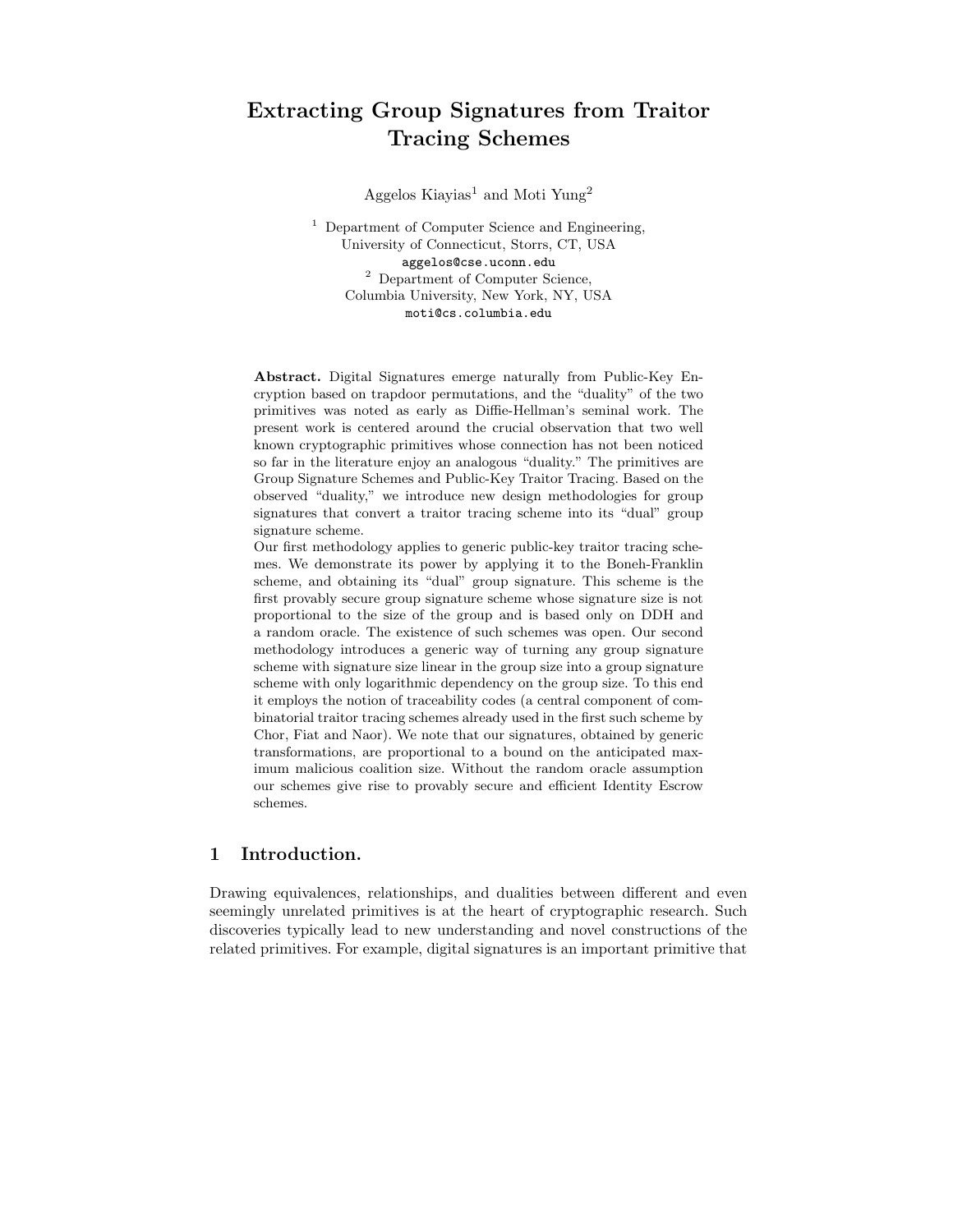#### 632 Aggelos Kiayias and Moti Yung

is naturally implied by the existence of trapdoor-permutation-based public-key encryption (by associating decryption with signing operation and encryption with verification). This (by now obvious) "duality" (i.e., analogy which allows translation of one scheme to the other) was noted by Diffie and Hellman in their seminal work [DH76]. In this work we look at two primitives whose relationships have not been yet noted in the literature and they are seemingly unrelated (and perhaps somewhat antagonistic): Group Signatures, which is essentially an anonymity management system, and Traitor Tracing, which is a broadcast encryption system for identifying pirates within digital rights management systems. We make the observation that group signature schemes and public-key traitor tracing schemes are "dual" in similar ways to the above mentioned "duality" between regular digital signatures and public-key encryption. This new outlook leads to new design methodologies for group signatures that allow us to answer an open question in the area and build the first provably secure group signature scheme whose size is independent of the size of the group (it depends though on other parameters of the system) and its security is based only on the Decisional Diffie-Hellman assumption (DDH) and a random oracle.

Group signatures were introduced in [CH91]. In such a scheme, a member of a group of users is able to sign messages so that it is not possible to distinguish which member has actually signed. Nevertheless, in the case of a dispute or other extraordinary occasion, the group manager is capable of "opening" the signature and revealing the identity of the group member who has signed. Group signature schemes constitute a very useful primitive in many settings. Additionally, group signature schemes have applications in the context of identity escrow [KP98]. Numerous works improved several aspects of group signatures [CP95,Pet97,CS97,Cam97,AT99,ACJT00,CL01], with the current state of the art represented by the very elegant scheme of [ACJT00].

Group signatures can be categorized into two main classes: those that have signature size linear in the group size (where size is defined in terms of number of encrypted elements) and are based on traditional or generic assumptions, e.g., the scheme of [Cam97] that is based on the DDH, and those that have constant signature size (as a function of the group size) and are based on "more specialized" assumptions, e.g., the scheme of Ateniese et al. [ACJT00] that is based on the strong-RSA assumption as well as the DDH over a group of unknown order. The specialized assumption (combining strong-RSA and DDH) is elegant and ingenious in the way it naturally allows many independent keys based on the same composite modulus. We remark that all these schemes are proved secure in the random-oracle model (their interactive versions however constitute "identity escrow" schemes without the need of a random oracle assumption). Even though, from a signature-size point of view the scheme of Ateniese et al. is optimal (and our goal is not to improve on that achievement), there are still important questions regarding the understanding and design of group signature schemes, specifically the following: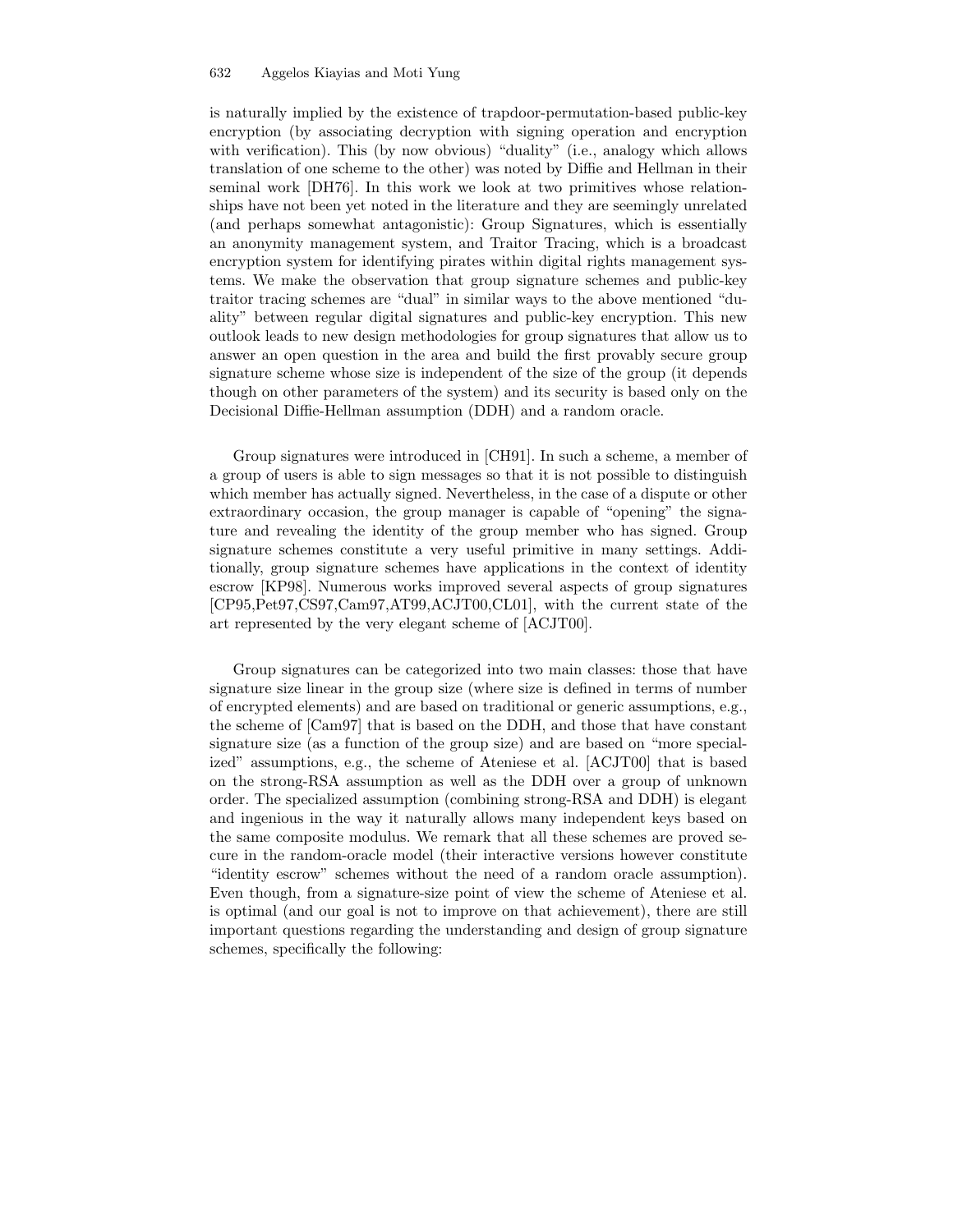Question. Is it possible to construct a group signature scheme with signature size smaller than the size of the group whose security is based on the DDH over a prime order group?

We believe that the above question has also significant relevance to practice. This is so, since an approach based only on DDH would permit an efficient Elliptic-Curve based group signature; something not possible using the current state-of-the-art constant-size signature scheme.

A main algebraic hurdle towards achieving a positive answer to the above question, and one of the reasons why the existing research resorted to novel intractability assumptions is that "traditional assumptions" (such as the DDH), unlike the combined Strong RSA DDH assumption as noted above, do not possess an inherent property which allows, based on a common group manager key, the establishment of a compact multi-user keying scheme, where keys of different users are independent in some sense.

In this work, we answer the above question in the affirmative, by employing novel design methodologies for constructing group signatures that are based on the "duality" that we have observed between this primitive and the primitive of traitor tracing. Note that the signature size obtained using our first methodology is  $O(w^{1+\epsilon}k)$  where w is a cryptographic security parameter, k is a bound on the anticipated maximum malicious coalition size and  $\epsilon$  depends on the length of the non-interactive zero-knowledge string. This reduces the signature size to be linearly dependent only on the anticipated malicious coalition size which is typically much smaller than the size of the entire group's size (recall that the scheme of  $[ACJTO0]$  has a signature of size  $\mathcal{O}(w)$  where w is a security parameter related to the Strong-RSA problem; this size is optimal up to a constant multiplicative factor).

Traitor-Tracing, introduced by Chor, Fiat and Naor in [CFN94] is based on a "multicast encryption scheme" where a sender can distribute encrypted messages to a group of users. Each user decrypts a ciphertext to get the same message. Users may sell their keys or share them with pirates. In order to deter this practice, traitor tracing enables an authority to trace the identities of users whose keys were used by a pirate decoder (such users are called traitors). A public-key traitor tracing scheme allows the encryption to be done by any interested third party (e.g., any pay-T.V. station) using a public-key issued by the authority. Public-key traitor tracing schemes were presented in [KD98,BF99,NP00,KY02a]. Other works that further enhanced the understanding of traitor tracing schemes are [SW98a,SW98b,NP98,FT99,GSY99,SW00,CFNP00,GSW00,KY01,NNL01], [DF02,DF03]. The "asymmetric" setting where the authority needs to provide a non-repudiable proof of the involvement of a user in piracy was considered in [Pfi96,WHI01,KY02b]. Essentially, in viewing the schemes in the literature, we can distinguish two families: combinatorial (following that of [CFN94]) and algebraic (following that of [KD98,BF99]).

The "duality" (i.e., analogy) we observed between public-key traitor tracing and group signatures is present in several levels (a graphical demonstration of the analogy is given in figure 1):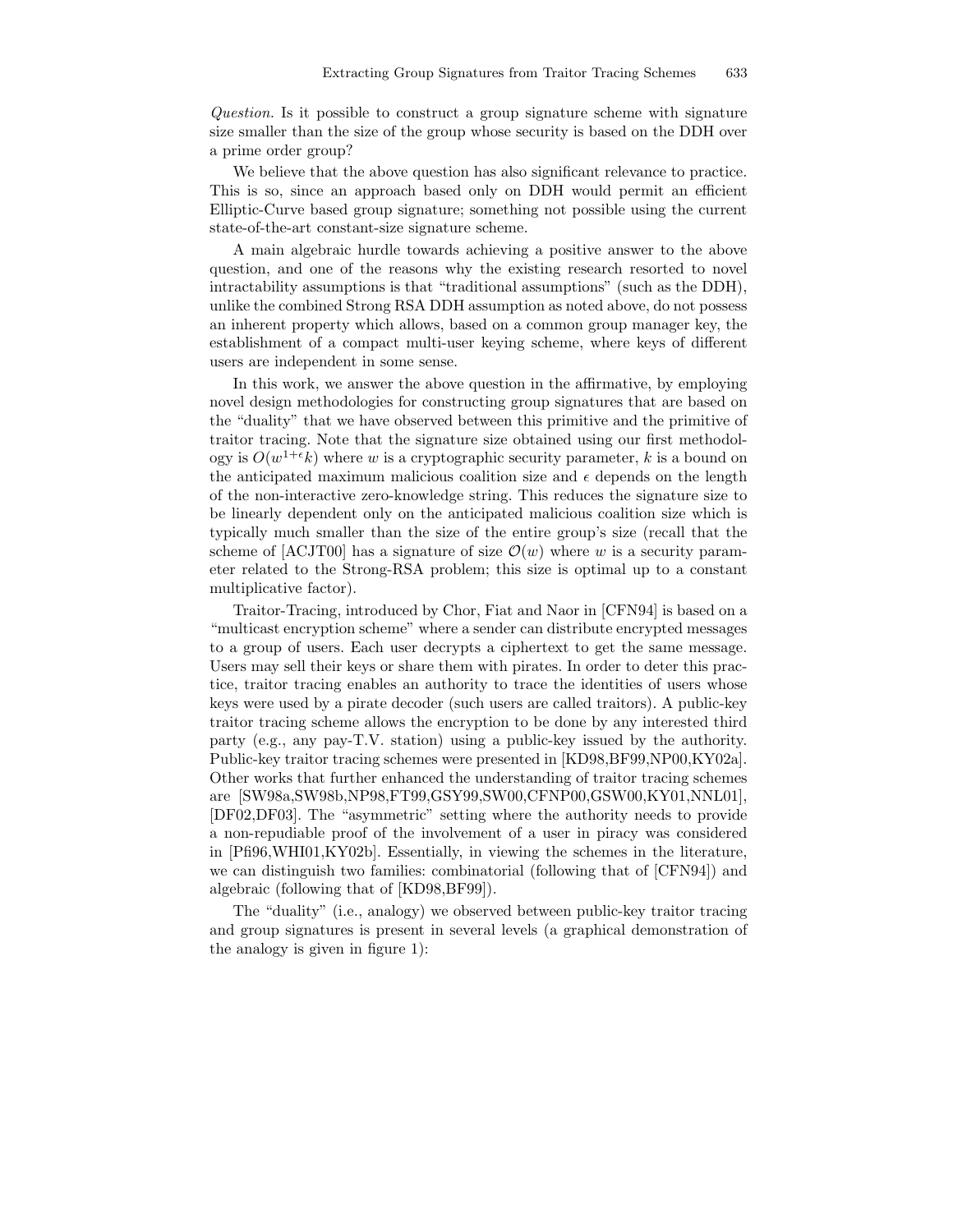

Fig. 1. Schematic Representation of the "Duality" of the two Primitives.

- In both primitives there is an underlying structure of a single public-key (used for encryption or verification, respectively) that corresponds to many different secret-keys (used for decryption or signing, respectively).
- In both primitives an authority should be able to reveal the identity of the decrypting/signing entity (traitor tracing or "opening the signature," respectively). Note that in traitor tracing schemes, a bound on the number of collaborating traitors is imposed, thus we deal with group signatures with similarly bounded coalitions.
- In both primitives it is desirable that the authority (when not trusted) should not be able to frame a user of being a traitor or of producing a signature that it did not sign, respectively.
- Both primitives share common efficiency measures: how large are the publickey size, the secret-key size and the ciphertext/signature-size as a function of the group size.

We note that the individual primitives possess additional specialized (enhanced) properties which are not directly comparable. For example, "black-box tracing" in traitor tracing schemes (which is a stronger notion than the notion of "tracing" which by itself is analogous to "opening" in group signature schemes).

Our results, which exploit the observed "duality," are as follows:

- 1. First we introduce the new design methodology (Methodology 1) for extracting a group signature from a given public-key traitor tracing scheme.
- 2. Second, we provide a formal security model for group signatures based on an adversary model, and we apply methodology 1 to the scheme of Boneh-Franklin [BF99] to obtain the corresponding "dual" group signature (or identity escrow) scheme whose properties and assumptions have been discussed above. We discuss the generality of the approach and how to use the methodology with other schemes to get group signatures with enhanced sets of properties.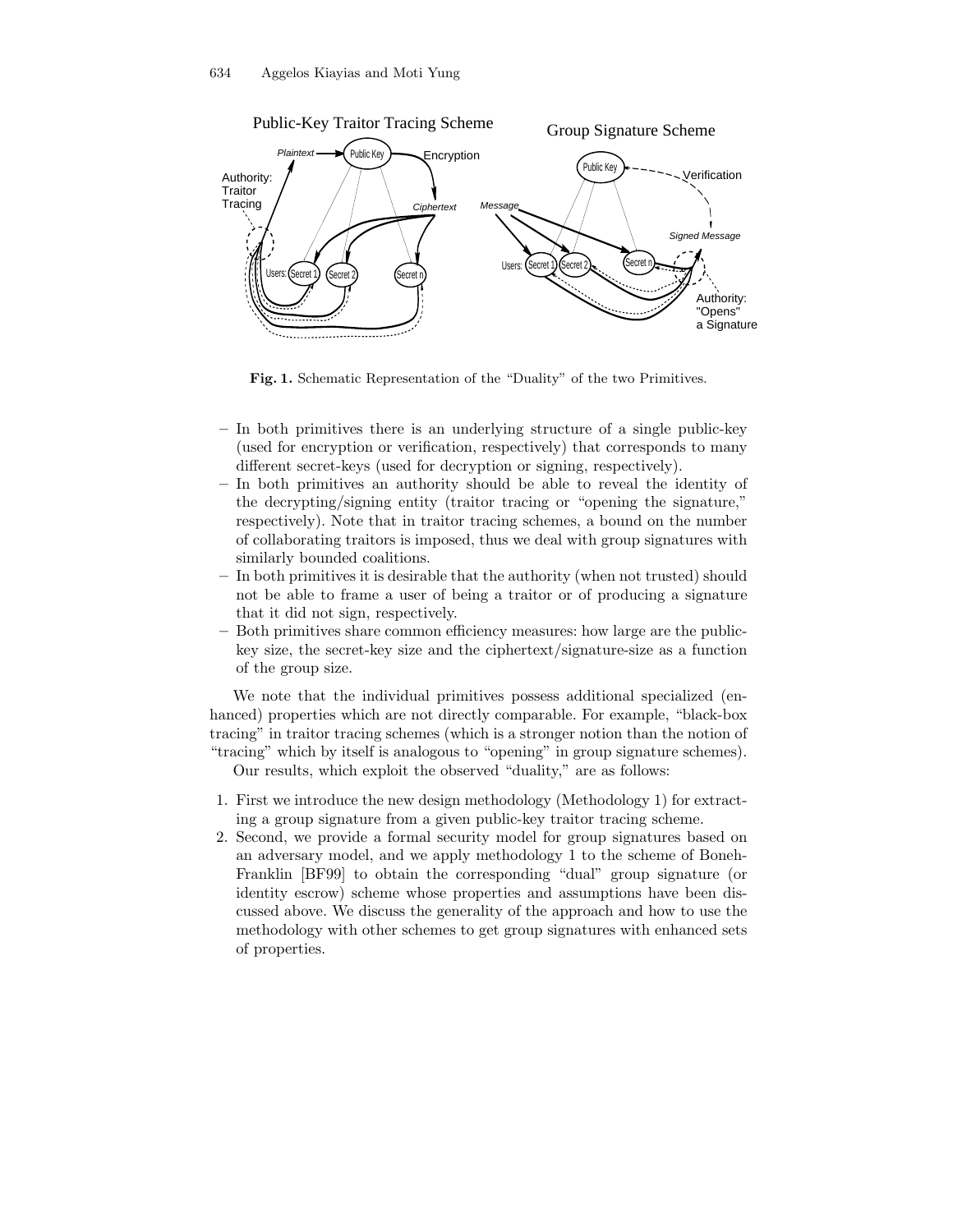3. Finally, we present Methodology 2, which is a generic transformation of a group signature scheme with signature/key size linear in the size of the group to one with merely polylog dependency assuming polylog bound on collaborating traitors. (Again, using this generic method, our goal is not to compete with the most efficient schemes available, in terms of signature size). The methodology employs Traceability Codes, the fundamental combinatorial construct that is central in the construction of many traitor tracing schemes. Again, opening a signature is achieved by employing the traceability property.

# 2 The Group Signature Model

A group signature scheme is made of five procedures  $\Diamond$  Setup, Join, Sign, Verify, Open) that are executed by the active participants of the system, which are:  $(1)$ the Group Manager (GM), and (2) the users.

Setup (invoked by the GM), is the initialization of the group signature system. For a given security parameter  $w$ , this p.p.t. TM (probabilistic polynomial-time Turing Machine) produces a publicly-known string pk (the "public-key" of the system) and some private string sk to be used for user key generation.

Join (a protocol between the GM and the user that introduces the user to the system). The GM employs the private key sk in the course of the protocol, and the user obtains the private key  $sk_{\mathcal{U}}$  that is needed in order to issue valid digital signatures.

Sign (invoked by the user). A p.p.t. TM that given the private key  $sk_{\mathcal{U}}$  of a user and a message, generates a signature on the given message.

Verify (invoked by any recipient). A deterministic polynomial-time TM that verifies the validity of a signature generated by Sign, given the public-key information pk.

Open (invoked by the GM) A p.p.t. TM that given a signature, and the internal key-generation string sk and all transcripts of the Join protocols, outputs the identity of the signer  $\mathcal{U}$ .

Definition 1. (Correctness for group signature schemes) A group signature scheme with security parameter w is correct if the following two conditions are satisfied (with overwhelming probability in  $w$ ):

- (1) Sign-Correctness: Suppose U is a user of the system that obtained  $sk_{U}$ from the Join protocol. Then it should hold that for all  $M$ , Verify $(M, \mathsf{pk},$  $Sign_{\mathcal{U}}(M)) =$  true.
- (2) **Open-Correctness:** Suppose  $\mathcal U$  is a user of the system that obtained  $sk_{\mathcal{U}}$  from the Join protocol. Then it should that for all M, if Verify(M, pk,  $Sign_{\mathcal{U}}(M))$  = true then Open(sk, Sign<sub> $\mathcal{U}}(M)) = \mathcal{U}$ .</sub>

### 2.1 Security

In this section we give the formal specifications for a secure group signature. This has some interest in its own right since in most of the previous work on group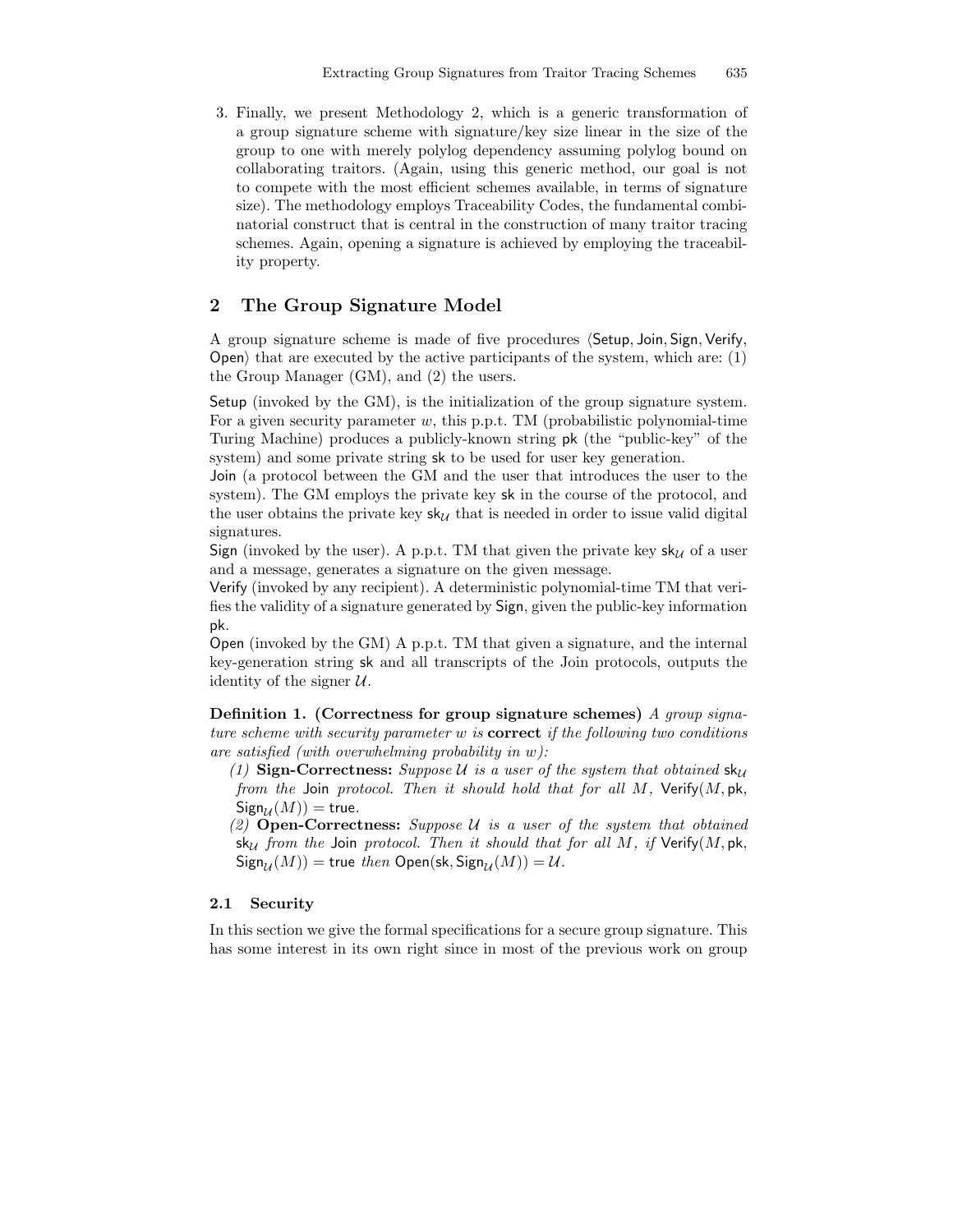signatures such formal security model is omitted. An exception is [CL01], where an "ideal world" security model is introduced and employed. In the present work we opt for a direct model where an adversary is postulated by its capabilities and goals.

In particular, we will employ a signature adversarial model that is stronger than the one typically employed in the context of digital signatures, which we call an "adaptive chosen message attacker with user-selection capability": i.e., an adversary prior to launching an attack against a certain security property is allowed to obtain signatures of messages of his choice from group members he also selects (note that for the purpose of the security definition, we assume that the set of group members is publicly known and identifiable). Further, we allow this to be done in an adaptive manner. User selection capability is more appropriate in the formulation of security in the context of group signatures since, in reality, an adversary might be capable of actually obtaining some signatures from group members he knows. An interesting feature of this formulation is the following: against an adversary with user selection capability the notions of anonymity (hardness of extracting the identity of a signer) and unlinkability (hardness of linking signatures of the same signer) collapse.

Definition 2. (Secure group signature scheme) A group signature scheme with security parameter  $w$  is secure, if it satisfies the following conditions:

- (1) Unforgeability: Let  $M$  be a p.p.t. TM that given the public-key pk of the system is allowed to adaptively select tuples of the form  $\langle \mathcal{U}, M \rangle$  and obtain sign<sub> $U(M)$ </sub>. We say that a group signature scheme is unforgeable (under adaptive chosen message attacks with user selection) if the probability that M outputs a tuple  $\langle M, s \rangle$  such that Verify(M, pk, s) = true is negligible in w.
- (2) **Anonymity/Unlinkability:** Let M be a p.p.t. TM that given the publickey pk of the system is allowed to adaptively select tuples of the form  $\langle \mathcal{U}, M \rangle$ and obtain the corresponding signature  $\operatorname{sign}_{\mathcal{U}_t}(M)$ ; additionally, M is allowed to invoke the Join procedure a certain number of times k to introduce new users in the system; let  $\mathcal{U}_1, \mathcal{U}_2$  be two users of the system which were not introduced by the adversary; finally, M is required to submit a final message M and receive  $\textsf{sign}_{\mathcal{U}_b}(M)$  where  $b \in_U \{1,2\}$ . We say that a group-signature scheme satisfies anonymity/unlinkability (under adaptive chosen message attacks with user selection) if the success probability of  $M$  in predicting b differs from  $1/2$  by a fraction that is at most negligible in w.
- (3) Coalition-Resistance/Traceability: Let  $M$  be a p.p.t. TM that given the public-key pk of the system it is allowed to invoke the Join procedure a number of times k to introduce the users  $\mathcal{U}_1, \ldots, \mathcal{U}_k$  in the system. Additionally M is allowed to submit tuples of the form  $\langle \mathcal{U}, M \rangle$ , and obtain the corresponding sign<sub>U</sub>(M). We say that a group signature scheme satisfies coalitionresistance/traceability if the probability that M outputs a tuple  $\langle M, s \rangle$  with the property Verify(M, pk, s) = true and Open(sk, s)  $\notin \{U_1, \ldots, U_k\}$  is negligible in w.

We remark that in the above formulation the GM is trusted. When this is not the case, an additional property needs to be satisfied that is called "exculpa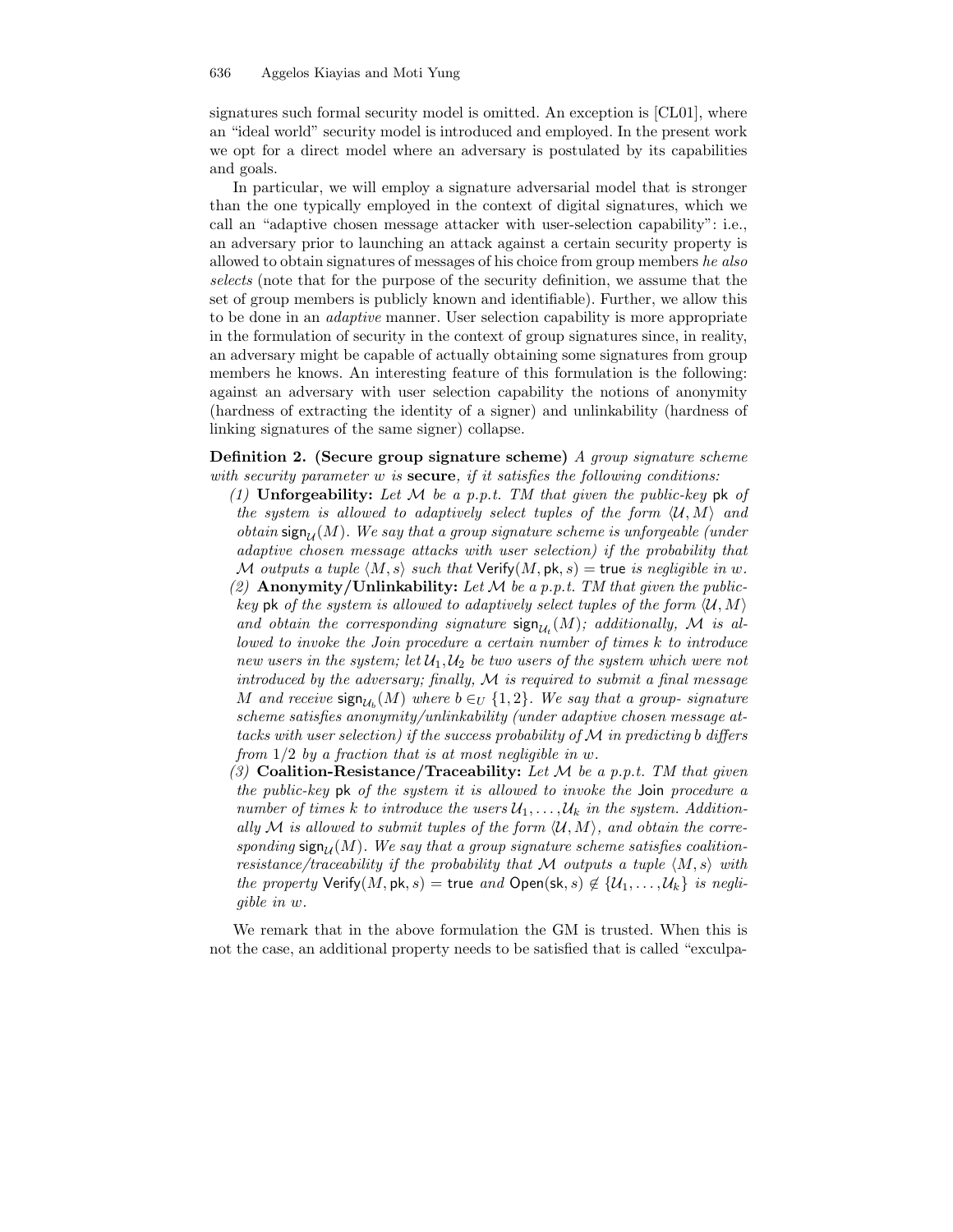bility", see section 4.6. In the exculpability setting it is of interest to strengthen the Open procedure to also provide a proof of correct opening.

# 3 Methodology #1: Group Signatures from Public-Key Traitor-Tracing Schemes

#### 3.1 Description of a Public-Key Traitor Tracing Scheme

A PK-traitor-tracing scheme involves three types of participants: the authority, the users of the system, and the senders that utilize the public encryption function to transmit encrypted messages to the users. The authority is responsible for initializing the system and distributing the decryption keys, and then the users of the system are capable of inverting ciphertexts that are encrypted under the public-key of the group. The scheme is comprised of five basic procedures. To serve the purpose of our work, we formalize them below so that they are as close as possible to the group signature definition.

Setup (invoked by the authority) is the initialization of the system. For a given security parameter  $w$ , this p.p.t. TM produces a publicly-known string  $pk$  (the "public-key" of the system) and some internal string sk to be used for user key generation.

Join (a protocol between the authority and the user that introduces the user to the system). The authority employs the private key sk in the course of the protocol, and the user obtains the private key  $sk_{\mathcal{U}}$  that will be employed for decryption.

Encrypt (invoked by the sender). A p.p.t. TM that given a message  $M$  and the public-key pk, produces an encryption of M.

Decrypt (invoked by the user). A deterministic TM that given the private key  $sk_{\mathcal{U}}$  of a user and some ciphertext, returns the corresponding plaintext.

Tracing. An algorithm that given the contents of a pirate-decoder and secret-key information sk, returns a set of identities. (It is used by the authority to reveal identities of users that participated in the construction of the decoder by leaking their keys.)

It is also desirable to support Revocation/Suspension where the authority is able to toggle a user's capability to decrypt messages in an efficient way, and Black-Box Traitor Tracing which suggests that the traitor tracing procedure can be executed with merely black-box access to the pirate-decoder.

### 3.2 Design Methodologies for Group Signature Schemes

In the literature we can identify two basic design methodologies for group signature schemes. In the first one, introduced by Chaum and van Heyst in [CH91], each user's signature is essentially a proof of knowledge of a public commitment. Schemes in this category, typically designed using OR-proofs (e.g., [Cam97]) produce signatures whose size is linear in the number of participants.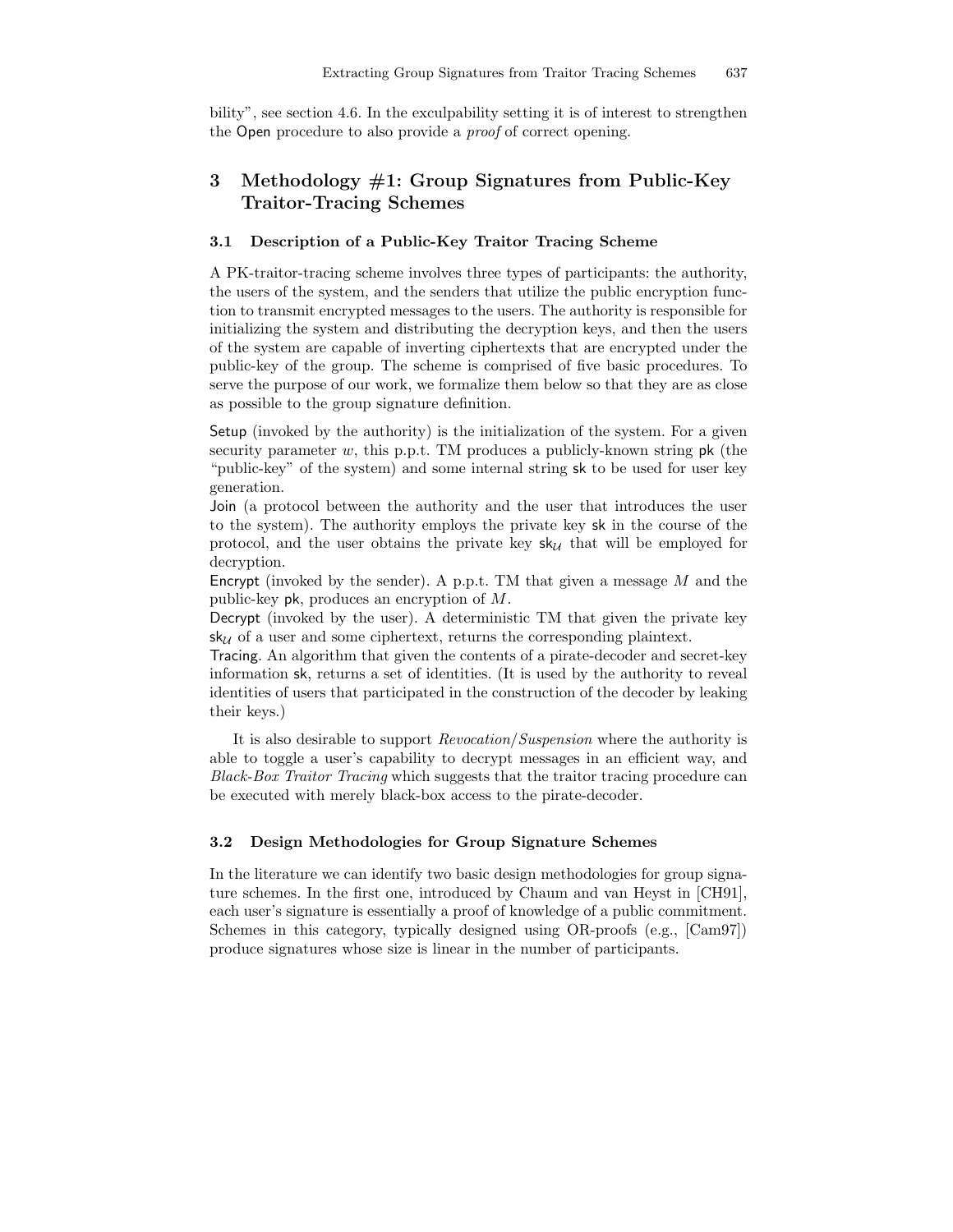#### 638 Aggelos Kiayias and Moti Yung

The second design methodology, put forth by Camenisch and Stadler [CS97], is based on two "layers" of regular signature schemes. It has the potential of allowing constant key-sizes (that are independent of the size of the group) and constant signature sizes. In this approach each signature is essentially a semantically secure encryption of a valid certificate that is issued to the user by the GM. The shortcoming of the approach is that one has to devise an efficient way of proving that the ciphertext actually contains a valid certificate. It is possible of course to employ generic zero-knowledge proofs but these are not suitable for a practical implementation (in this case we merely have a plausibility argument). Camenisch and Stadler [CS97] discussed this issue and described a specific efficient instantiation of the above model that employed several intractability assumptions (some customized to their design). Subsequent work on group signatures [CM99,ACJT00] was based on the same design principle, and employed the Strong-RSA assumption as well as the DDH over a group of unknown oder to prove security. At present it is not known, and in fact seems quite unlikely, that it is possible to employ this design methodology to produce an efficient group-signature with security based on a cryptographic assumption such as the DDH (or the regular RSA assumption).

### 3.3 The New Design Methodology based on PK-Traitor Tracing

Our new design methodology can be summarized by the following crucial observation: Given a public-key traitor tracing scheme comprised of the procedures (Setup, Join, Encrypt, Decrypt, Tracing) we design a group signature scheme  $\langle$ Setup, Join, Sign, Verify, Open $\rangle$  as follows: we keep the procedures Setup and Join identical to the case of the pk-traitor tracing scheme. Let pk be the public-key information of the scheme as generated by the Setup procedure. Now we need to translate the property of "the ability to trace a box" into an "ability to open a signature" and in some sense lift the key from the user's box into the signature. To this end, assume that we can construct a variant of non-interactive proof of knowledge PK that given a secret key of a user  $sk_{\mathcal{U}}$  shows: (i) the prover is capable of inverting the public-key pk; (ii) the key  $sk_{\mathcal{U}}$  that is used in the proof is recoverable by the GM from the transcript.

Observe that property (i) is the standard method that is used to transform public-key encryption into a digital signature. Property (ii) is intrinsic to the setting of group signatures: it convinces the verifier that the prover has embedded sufficient information into the signature so that the GM will be able to recover the key used by the signer. Now observe that the Open procedure for the derived group signature scheme is implemented by employing the traitor tracing algorithm Tracing on the recovered key from a signature.

We will call the derived group signature, the "dual" of the public-key traitor tracing scheme. We remark that the derived group signature will inherit the same collusion-resistance/traceability of the parent public-key traitor tracing scheme, and additionally it will inherit directly properties such as revocation and suspension.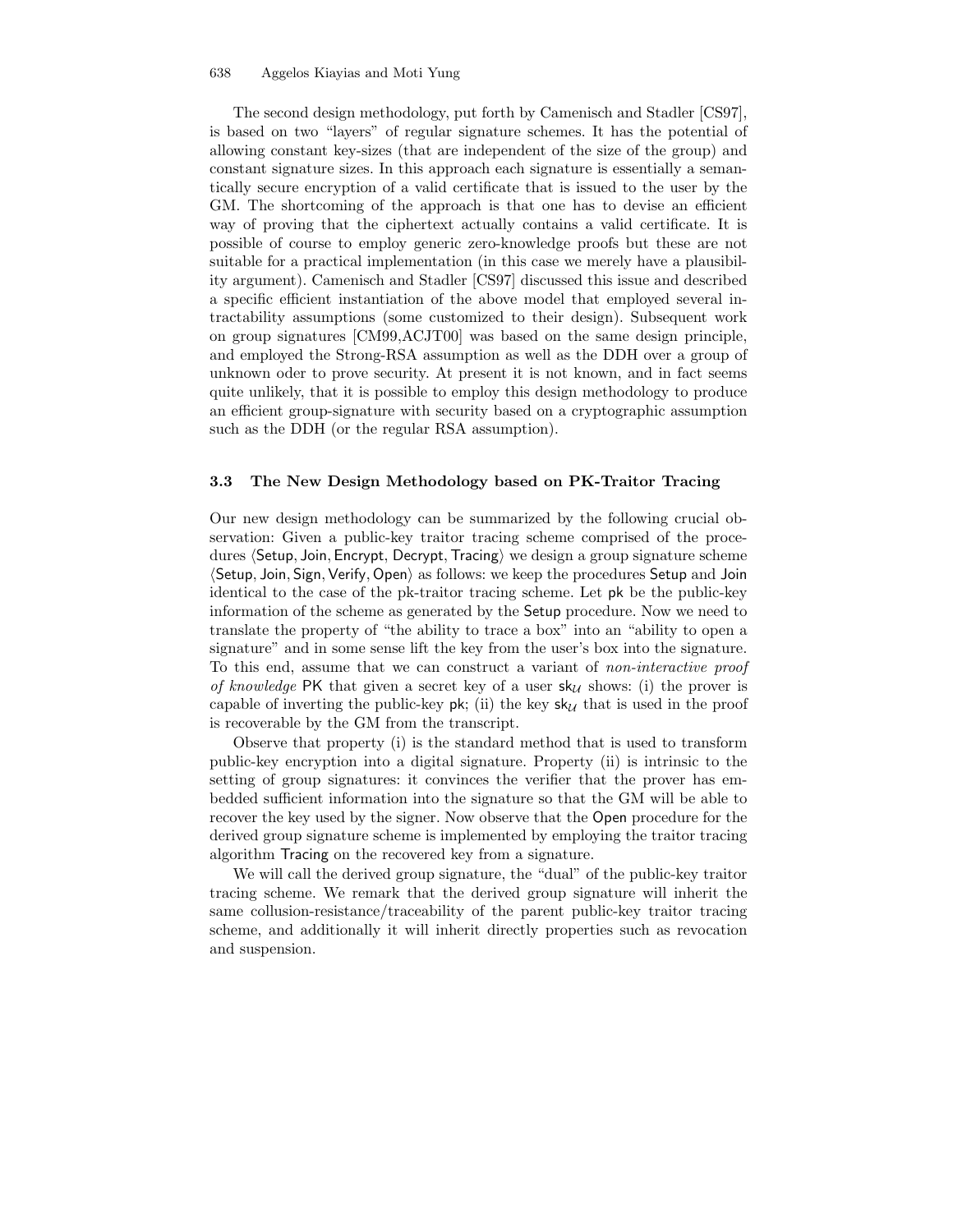Generality of our Approach. Note that a proof of knowledge achieving properties (i)-(ii) above can be achieved using generic zero-knowledge proofs. As a result it is possible to obtain a correct and secure group signature according to definitions 1, 2 for any given pk-traitor-tracing scheme. Due to lack of space we omit a formal description of this result which constitutes only a plausibility result. Instead, we will focus on specific pk-traitor-tracing schemes where such proofs can be achieved efficiently.

# 4 The Group Signature "Dual" of the Boneh-Franklin Scheme

#### 4.1 Preliminaries

Assume a large multiplicative cyclic group  $\mathcal G$  of prime order over which DDH is assumed to be hard. For example  $\mathcal G$  can be the subgroup of order q of  $\mathbf Z_p^*$ , where  $q | p - 1$  and p, q are large primes. In the following g will denote a generator of G. Note that arithmetic in the exponents is performed in the finite field  $\mathbf{Z}_q$ .

### 4.2 Discrete-Log Representations

Let  $h_0, h_1, \ldots, h_v$  be random elements of G so that  $h_j := g^{r_j}$  for  $j = 0, \ldots, v$ . For a certain element  $y := g^b$  of G a representation of y with respect to the base  $h_0, \ldots, h_v$  is a  $(v+1)$ -vector  $\boldsymbol{\delta} := \langle \delta_0, \ldots, \delta_v \rangle$  such that  $y = h_0^{r_0} \ldots h_v^{r_v}$ , or equivalently  $\delta \cdot r = b$  where  $\cdot$  denotes the inner product between two vectors. It is easy to see that obtaining representations of a given y w.r.t. some base  $h_0, \ldots, h_v$ is as hard as the discrete-log problem over  $\mathcal G$ . Furthermore, it was shown in [BF99] that if some adversary is given  $m$  representations of some  $y$  with respect to some base, with  $m < v$  then any additional representation that can be obtained has to be a "convex combination" of the given representations (a convex combination of the vectors  $\boldsymbol{\delta}_1, \ldots \boldsymbol{\delta}_m$  is a vector  $\sum_{\ell=1}^m \mu_\ell \boldsymbol{\delta}_\ell$  with  $\sum_{\ell=1}^m \mu_\ell = 1$ :

**Proposition 1.** [BF99] if there is an algorithm that given  $y, h_0, \ldots, h_v$  and  $m <$ v representations of y denoted by  $\delta_1, \ldots, \delta_m$ , it computes a representation of y that is not a convex combination of  $\delta_1, \ldots, \delta_m$  then the discrete-log problem over G is solvable.

#### 4.3 Description of the PK-Traitor Tracing Scheme of [BF99]

In the [BF99] public-key traitor tracing scheme each user obtains a carefully designed discrete-log representation that can be used for decryption. Any bounded coalition of malicious users (traitors) can only produce alternative keys (discretelog representations) that have a specific structure (according to proposition 1); further, given the initial design of user keys it is actually possible to recover the identities of the traitors, as long as they form coalitions of size at most  $v/2$ .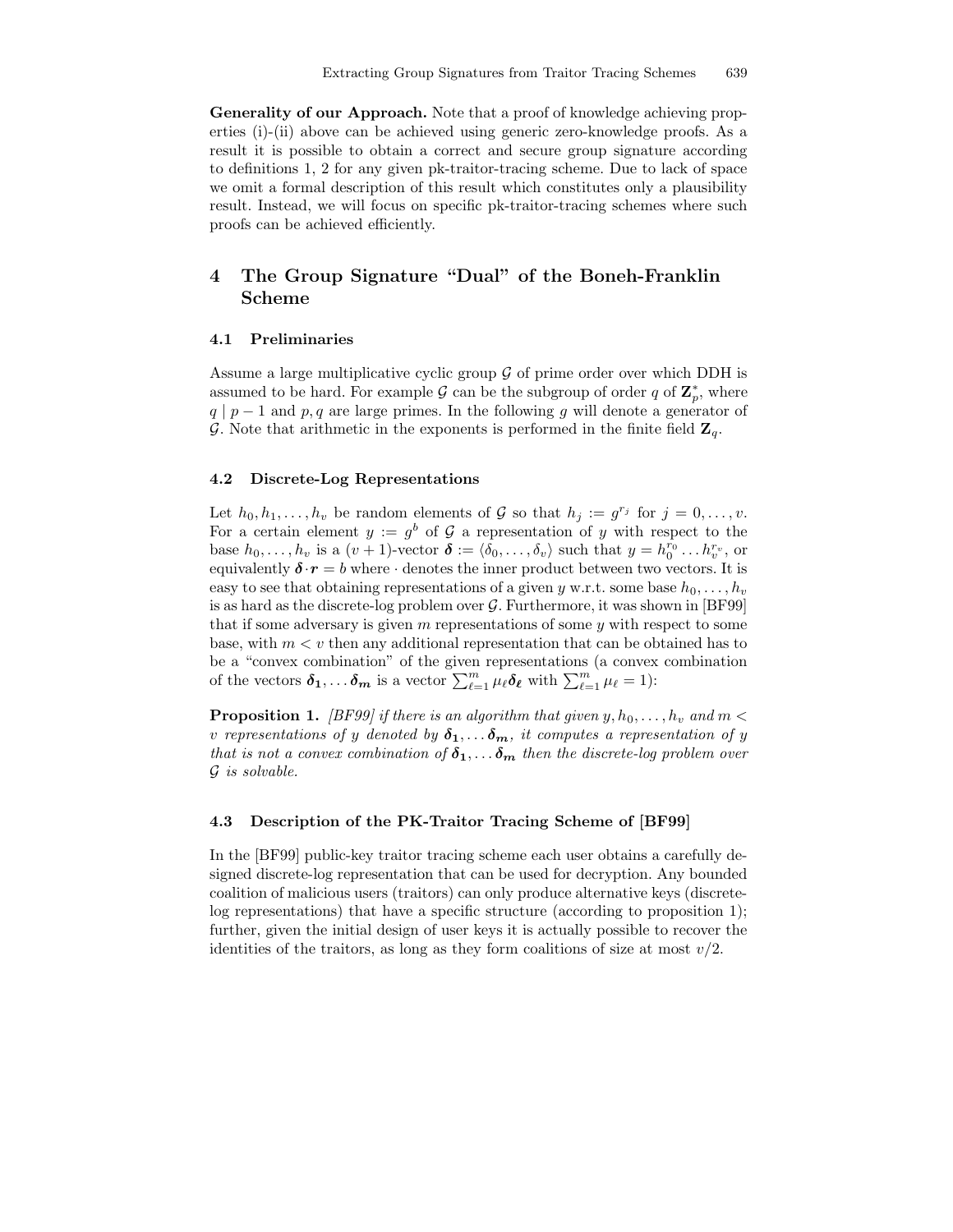# 4.4 Proof of Knowledge of a Recoverable Discrete-Log Representation

At the heart of the transformation of a pk-traitor tracing scheme into its "dual" group signature is a proof of knowledge that allows a user to show in zeroknowledge that he is capable of inverting the public-key of the traitor tracing scheme, and at the same time this proof includes sufficient information to reveal the user-key during the opening procedure. In the case of the Boneh-Franklin scheme the required tool is a proof of knowledge of a recoverable discrete-log representation. A proof of knowledge of a recoverable representation convinces the verifier that the prover possesses a discrete-log representation, but in addition it shows that the GM can recover such representation if necessary.

We remark that the opening of a signature can be separated from the GM if desired and can even become a distributed task to allow for robustness and security against some malicious authorities. In our exposition below let enc :  $\mathcal{R} \times \mathcal{P} \to \mathcal{D}$  be a public probabilistic encryption function, with  $\mathcal{R}$  the randomness space, and  $\mathcal P$  the plaintext space; note that we assume that  $\mathbb{Z}_q$  can be embedded into  $P$ ; enc can be initialized by the GM or a designated set of "audit" authorities that will be responsible for opening signatures. Let us denote the decryption function by *dec*; note that decryption should be robust (i.e., done with a proof of correctness). The encryption function can be any semantically secure scheme, e.g., ElGamal encryption (which is semantically secure under the DDH assumption).

The proof of knowledge of a recoverable discrete-log representation is presented in figure 2. This proof of knowledge is a generalization of proof techniques employed by [YY99,CD00,YY01].

**Theorem 1.** The 3-round proof of knowledge presented in figure 2 satisfies  $(i)$ completeness, (ii) soundness with cheating probability  $2^{-l}$ , (iii) honest verifier zero knowledge, provided that the encryption function enc is semantically secure.

Using the Fiat-Shamir Heuristics [FS87], we can turn the proof of knowledge of figure 2 into a signature: the challenge c computed as  $\mathcal{H}(m||a_1|| \dots ||a_l||C_{1,0}^{(0)}||$  $C_{1,0}^{(1)}\vert \vert \ldots C_{l,v}^{(0)}\vert \vert C_{l,v}^{(1)}$  where m is the message. When the challenge is defined as above, the tuple  $\langle \{a_i\}_i, \{C_{i,j}^{(b)}\}_{b,i,j}, c, \{\langle s_{i,j}, \rho_{i,j}\rangle\}_{i,j} \rangle$  will be denoted as  $\mathsf{SIG}^{enc}(\delta_0,$  $\ldots, \delta_v : h_0^{\delta_0} \ldots h_v^{\delta_v} = y(m).$ 

Recovering a Representation. It is easy to see that a signature  $\mathsf{SIG}^{enc}(\delta_0)$ ,  $\ldots, \delta_v: h^{\delta_0}_0 \ldots h^{\delta_v}_v = y)(m)$  yields a representation  $\boldsymbol{\delta} := \langle \delta_0, \ldots, \delta_v \rangle$  to the entity who is capable of inverting *enc*. Indeed, recovering can be done by finding an  $i \in \{1, \ldots, l\}$ , such that the vector

$$
\left
$$

is a representation of y w.r.t. the base  $h_0, \ldots, h_v$ . For a valid proof such an i will exist with probability  $1 - 2^{-l}$ . Finally it is easy to see that,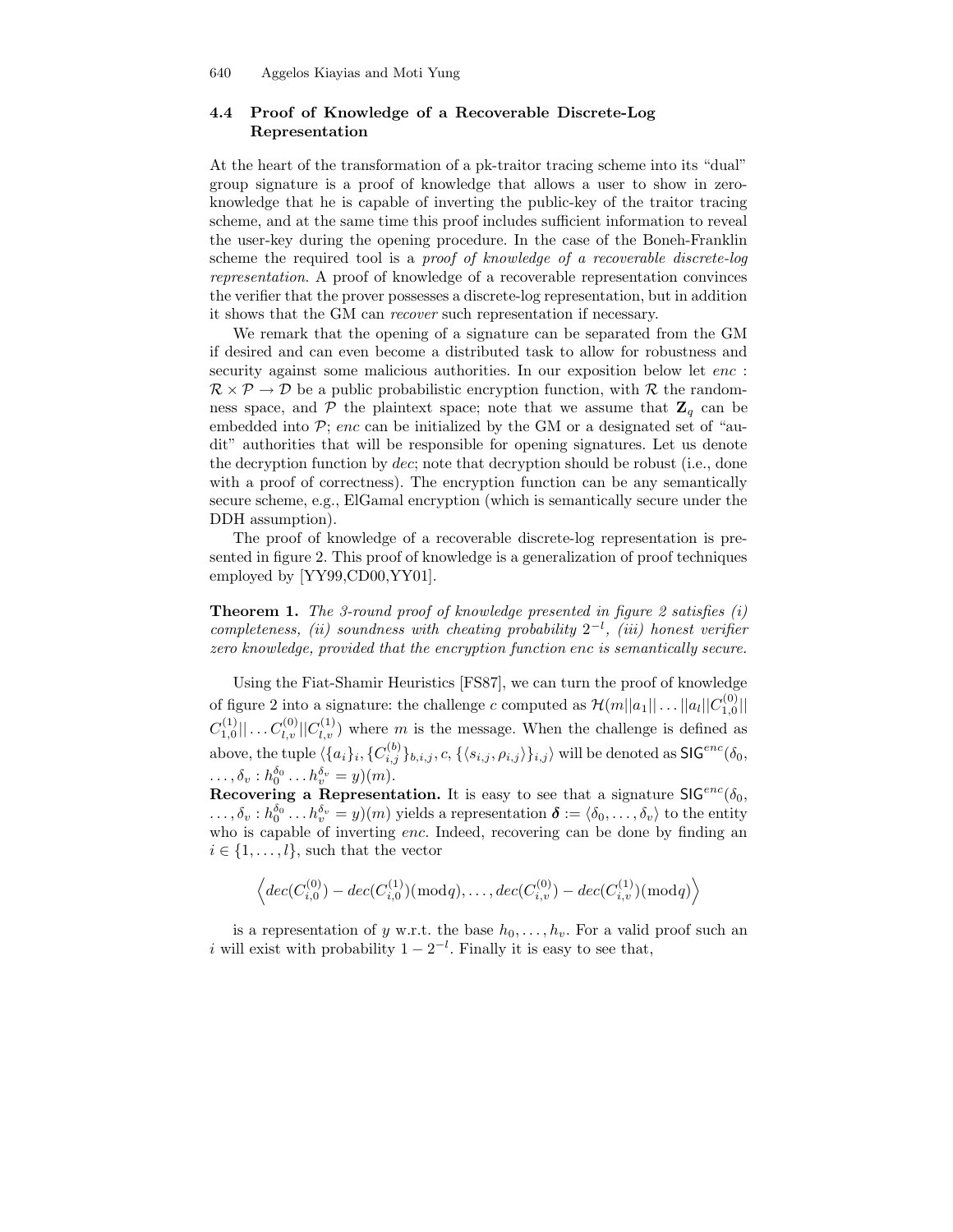| Prover                                                                                                                             | Verifier                                                                                                                           |
|------------------------------------------------------------------------------------------------------------------------------------|------------------------------------------------------------------------------------------------------------------------------------|
| $\boldsymbol{\delta} := \langle \delta_0, \ldots, \delta_v \rangle$                                                                |                                                                                                                                    |
| for $i=1,\ldots,l$                                                                                                                 |                                                                                                                                    |
| $r_{i,0}, r_{i,1}, \ldots, r_{i,v} \in_R \mathbf{Z}_q$                                                                             |                                                                                                                                    |
| $a_i := h_0^{r_{i,0}} \dots h_v^{r_{i,v}}$                                                                                         |                                                                                                                                    |
| $\langle \rho_{i,0}^{(0)} \rho_{i,0}^{(1)} \rangle, \ldots, \langle \rho_{i,v}^{(0)} \rho_{i,v}^{(1)} \rangle \in_R \mathcal{R}^2$ |                                                                                                                                    |
| $C_{i,j}^{(0)} := enc(\rho_{i,j}^{(0)}, r_{i,j})$ for $j \in \{0, , v\}$                                                           |                                                                                                                                    |
| $C_{i,j}^{(1)} := enc(\rho_{i,j}^{(1)}, r_{i,j} - \delta_j)$ for $j \in \{0, , v\}$ $\{a_i\}_{i,j}$ , $\{C_{i,j}^{(b)}\}_{b,i,j}$  |                                                                                                                                    |
| let $c[i]$ be the <i>i</i> -th bit of c                                                                                            | $c \in_R \{0,1\}^l$                                                                                                                |
| for $i = 1, , l, j = 0, , v$                                                                                                       |                                                                                                                                    |
| $s_{i,j} := r_{i,j} - c[i] \delta_i \pmod{q}$                                                                                      |                                                                                                                                    |
|                                                                                                                                    | $\rho_{i,j} := \rho_{i,j}^{(c[i])} \xrightarrow{\{\langle s_{i,j}, \rho_{i,j}\rangle\}_{i,j}} \text{Verify for } i = 1,\ldots, l,$ |
|                                                                                                                                    | $i=0,\ldots,v$                                                                                                                     |
|                                                                                                                                    | $enc(\rho_{i,j}, s_{i,j}) \stackrel{?}{=} C_{i,j}^{(c[i])}$                                                                        |
|                                                                                                                                    | $h_0^{s_{i,0}}\ldots h_v^{s_{i,v}} \stackrel{?}{=} a_i \hat{/} u^{c[i]}$                                                           |

Fig. 2. Proving the knowledge of a representation  $\delta$  of y w.r.t.  $h_0, \ldots, h_v$  and at the same time the fact that  $\delta$  is recoverable by anyone who can invert enc.

**Proposition 2.** The signature  $\mathsf{SIG}^{enc}(\delta_0, \ldots, \delta_v : h_0^{\delta_0} \ldots h_v^{\delta_v} = y)(m)$ , has length  $\mathcal{O}(lv)$  ciphertexts of enc  $(l = w^{\epsilon},$  where  $w := \log \#\mathcal{G}$ ).

Using the signature  $\mathsf{SIG}^{enc}$ , as we will see, it is possible to design a group signature scheme (and then the security will be based on the random oracle model). If the proof of knowledge is treated as an interactive protocol then using the same methodology we present for group signatures one can design a secure identity escrow scheme [KP98] (and then security does not require the employment of a random oracle); we omit details.

### 4.5 The "Dual" Group Signature Scheme

The Setup and Join procedures are identical to the ones used in the Boneh-Franklin scheme [BF99]. Additionally the GM (or the set of designated authorities) publish the encryption function enc, as specified in section 4.4.

- Sign. Given a message M, a user that possesses a representation  $\langle \delta_1, \ldots, \delta_{2k} \rangle$ of y w.r.t.  $h_1, \ldots, h_{2k}$ , publishes the signature  $\mathsf{SIG}^{enc}(\delta_1, \ldots, \delta_{2k} : h_1^{\delta_1} \ldots h_{2k}^{\delta_{2k}})$  $=y)(M).$
- Verify. Given a signature  $\textsf{SIG}^{enc}(\delta_1, \ldots, \delta_{2k} : h_1^{\delta_1} \ldots h_{2k}^{\delta_{2k}} = y)(M)$  it can be verified as described in figure 2 using the public-key  $y, h_1, \ldots, h_{2k}$  and the public encryption function enc.
- Open. GM recovers the discrete-log representation of a signature  $SIG^{enc}$  $(\delta_1,\ldots,\delta_{2k}:h_1^{\delta_1}\ldots h_{2k}^{\delta_{2k}}=y)(M)$  as described in section 4.4. Subsequently, it employs the traitor tracing algorithm of [BF99] to recover the identities of the users that collaborated in the construction of the signature.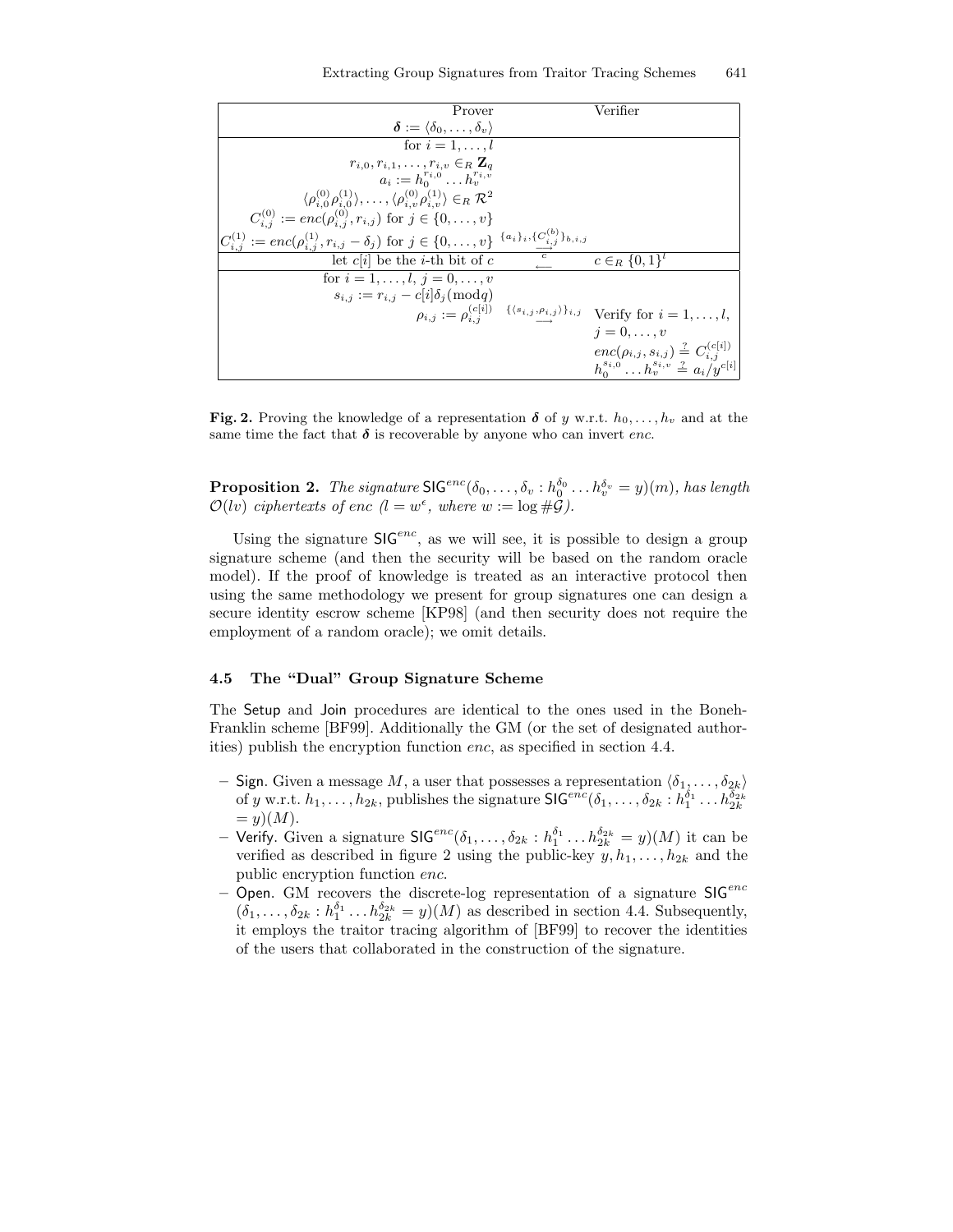#### 642 Aggelos Kiayias and Moti Yung

The correctness of the group signature scheme (as in definition 1) follows easily from the description above.

Parameters. The group signature scheme uses the following parameters: the parameter  $k$  which is the maximum traitor collusion size, the parameter  $l$  which is a security parameter that relates to the probability of producing a fraudulent group signature that passes the verification step (the cheating probability is  $2^{-l}$ ), and finally the parameter  $n$  which is the number of users. It is immediate from proposition 2 that the size of a signature is  $\mathcal{O}(kl)$  ciphertexts/ group elements (there is no direct dependency on  $n$ ).

**Efficiency.** Observe that the size of the public-key of the system is  $\mathcal{O}(k)$ , the size of a signature is  $\mathcal{O}(kl)$ , and the size of each user key is  $\mathcal{O}(1)$ . As noted above this size depends on the size of the maximal coalition (and is related to the same property in traitor tracing schemes); the scheme in [ACJT00] has constant size  $\mathcal{O}(1)$  independent of the size of the coalition.

Security Based on the properties of the proof of knowledge of figure 2 one can show the following:

Theorem 2. Assuming the DDH, and that the underlying encryption function enc is semantically secure, the "dual" group signature of the [BF99]-scheme is unforgeable and satisfies anonymity unlinkability (as in definition 2) in the random oracle model.

Coalition-Resistance/Traceability. The coalition-resistance and traceability of our group signature relies on on proposition 1 and the recoverability properties of the signature proof of knowledge of figure 2.

First, proposition 1 suggests that under the assumption that the discretelogarithm problem is hard, the discrete-log representations that can be obtained by an adversary controlling a number of users up to  $k$ , is only vector convex combinations of the users' discrete-log representations.

Second, the recoverability properties of the signature proof of knowledge of figure 2 suggest that every signature will reveal to the GM some representation that was used in the generation of the signature.

By combining these two facts we argue that any set of up to  $k$  malicious users that attempt to conceal their identity collectively by avoiding the use of their assigned representation(s), can only use convex combinations of the representations that are available to them. But in this case it is possible to recover all their identities by running the traitor tracing procedure of Boneh and Franklin [BF99].

#### 4.6 Adding Exculpability

Exculpability (against the group manager) suggests that the GM cannot frame an innocent user, blaming him of signing a message he did not sign. In this case, during the Join protocol the GM does not get to know the whole secret-key  $sk_{\mathcal{U}}$  of the user which is generated in a joint manner. Instead, it obtains some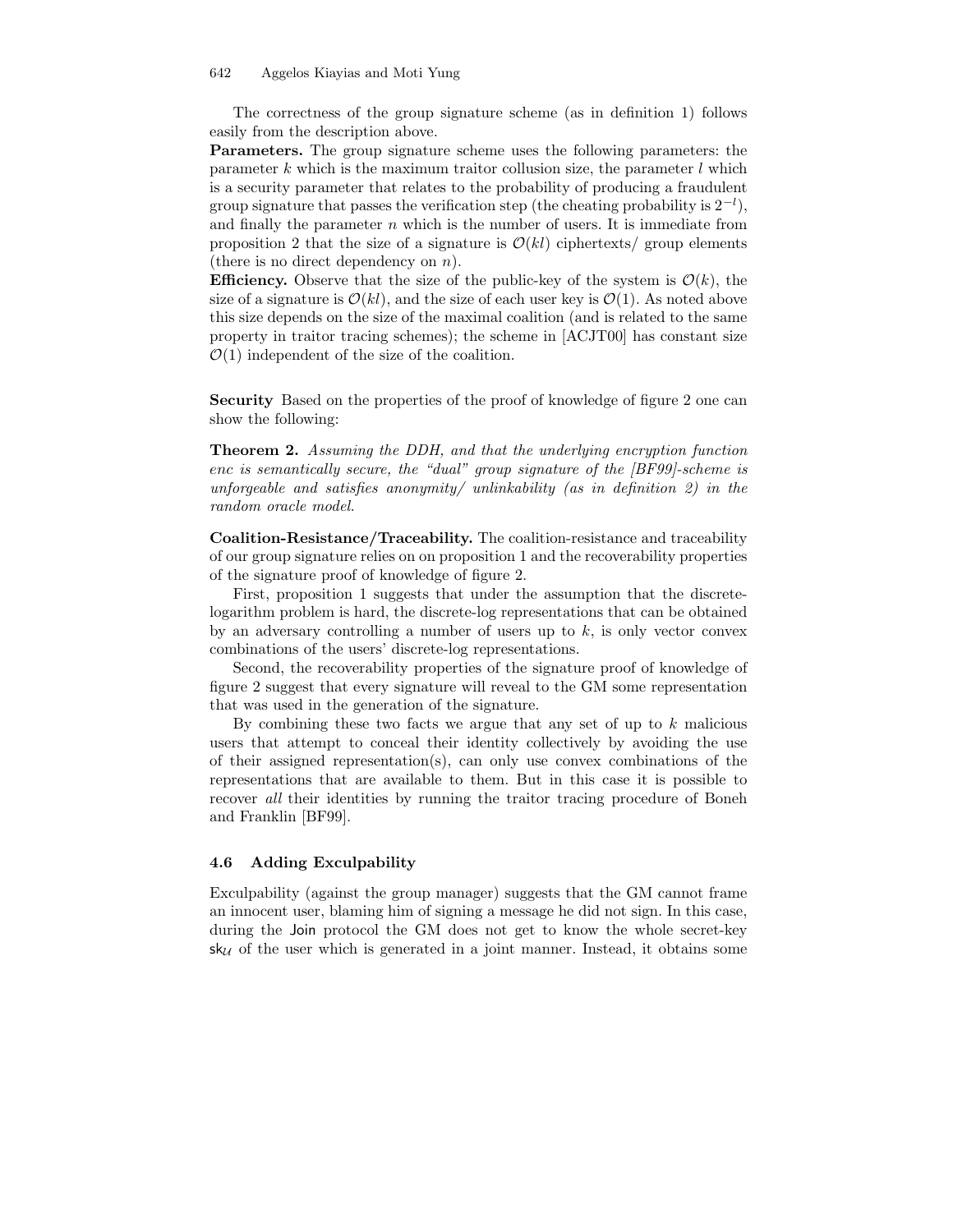commitment to this key com<sub>U</sub> which is signed by the user with some independent digital signature mechanism. Observe that in this case the Opening procedure produces  $com_{\mathcal{U}}$  as an output (which allows the GM to implicate the signing user presenting a non-repudiable evidence). In the context of the formal security model, we have:

**Definition 3. Exculpability**: Let  $\mathcal M$  be a p.p.t. TM that is allowed to initialize the group signature scheme by running the Setup procedure (possibly modified), and then execute the Join protocol for a user  $\mathcal U$  (also possibly modified). Then, M is allowed to submit messages of the form M and obtain the corresponding signature  $\text{Sign}_{\mathcal{U}}(M)$  in an adaptive manner. We say that the group signature scheme satisfies "online" exculpability if the distribution of signatures  $\langle M, s \rangle \leftarrow$ M and the distribution of signatures for any valid user are distinguishable given a witness that is in the possession of the user. On the other hand, a group signature scheme satisfies "offline" exculpability if the probability that  $\mathcal M$  outputs a tuple  $\langle M, s \rangle$  with the property Verify(M, pk, s) = true and Open(sk, s) = com $\mathcal{U}$ is negligible in w.

Interestingly, constructing group signatures from "asymmetric" pk-traitortracing schemes does not preserve exculpability ("asymmetry" is the "dual" property of expulpability in the context of traitor tracing schemes, see e.g., [Pfi96]). Indeed, as dictated by the design methodology, opening a signature in the derived scheme will reveal the key (which is essential for employing the tracing algorithm to satisfy coalition-resistance/traceability), and therefore will allow the GM to frame a user if it is malicious (even if the traitor tracing scheme used as a basis is asymmetric).

Nevertheless, it is possible to achieve exculpability by using the modular strategy explained below. Note that the [BF99]-scheme is not asymmetric and as a result it cannot be employed for exculpability. However, there exist asymmetric public-key traitor tracing schemes based on discrete-log representations which can be turned into group signatures in the exact way as the [BF99]-scheme, using proofs of recoverable representations. The only presently known such scheme is the scheme of [KY02a] which we will now employ. Exculpability can be achieved as follows: the GM will initialize two instantiations of the traitor tracing scheme above, and each user will join both. Signing will be performed by issuing two signatures, the first one using the first scheme is based on a proof of a recoverable representation (as in figure 2), and the second one using the second scheme is based on a standard proof of knowledge of a discrete-log representation (that is non-recoverable). Now observe that GM never learns the key of the second scheme. Thus, any signature that a malicious GM can generate is distinguishable from true valid signatures of a certain user given the secret-key of the user for the second instantiation. This corresponds to online exculpability: the user can always deny his participation in a certain signature based on the second component. We remark that previous schemes, e.g., [ACJT00], achieved offline exculpability.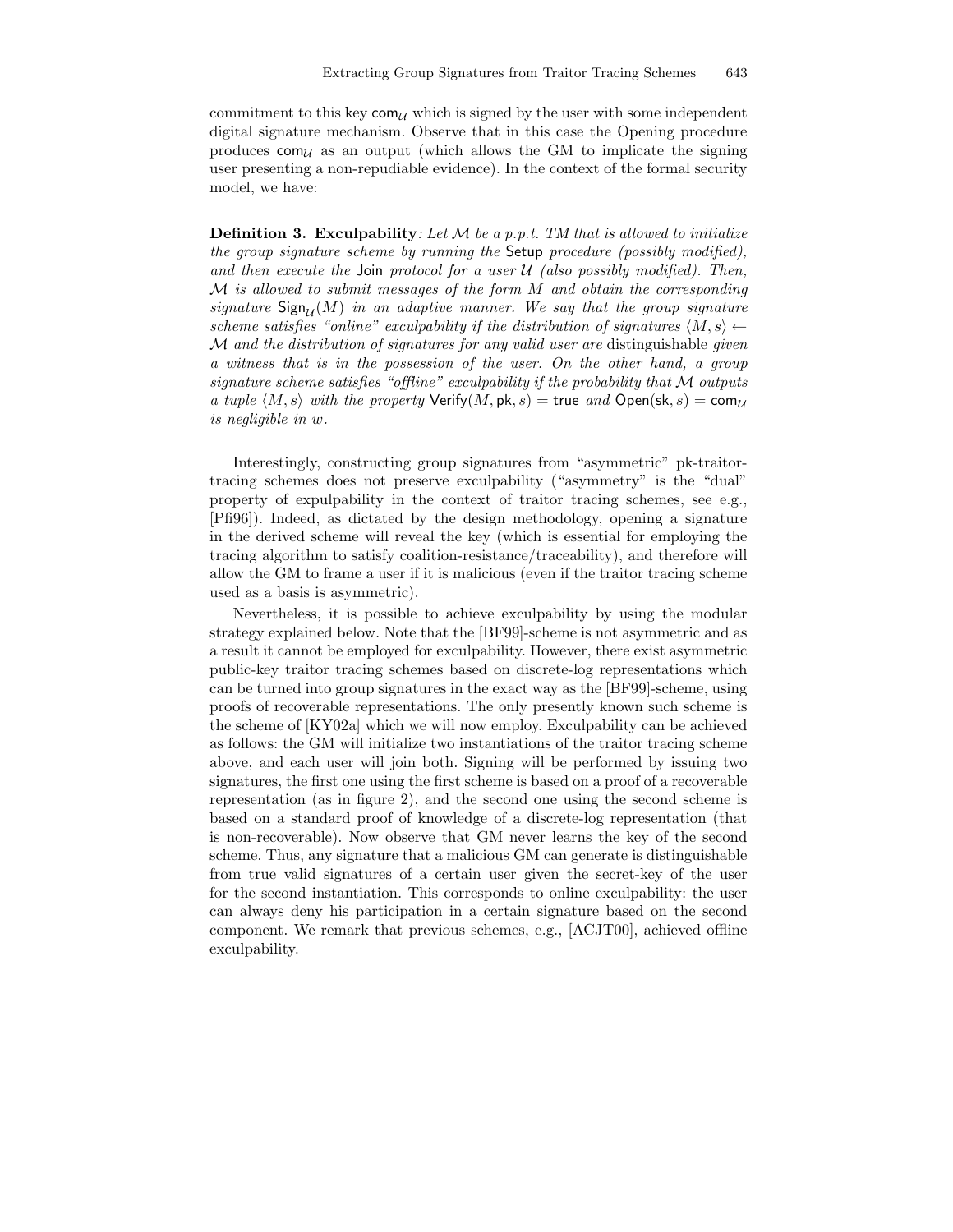# 5 Methodology  $# 2$ : Group Signatures based on Traceability Codes

In this section we present a generic transformation from any group signature scheme with linear (in the user population) signature and public-key size to a group signature scheme with only logarithmic such dependencies on the user population size (the scheme will depend on other parameters as well). The construction relies on traceability codes, the fundamental combinatorial construct which was invented by Chor, Fiat and Naor [CFN94] to introduce traitor tracing schemes and was later formalized by Staddon et al. [SSW00].

#### 5.1 Traceability Codes

We start with some notational conventions about strings over some alphabet Σ. The j-th symbol of a string s over Σ will be denoted by  $s[j]$ ; it follows that if  $|s| = l$ ,  $s = s[1] \dots |s[l]$  and that  $s[j] \in \Sigma$  for all  $j = 1, \dots, l$ . If  $I =$  $\{i_1, \ldots, i_k\} \subseteq \{1, \ldots, l\}$  then given a string s of length  $l, s|_I := s[i_1] \, ||s[i_2]|| \ldots$  $||s[i_k]$ . Given  $s, s' \in \Sigma^l$  define  $EQ(s, s') := \{i \mid s[i] = s'[i]\}$ . An  $\langle r, l \rangle_q$ -code over an alphabet  $\Sigma$  with  $|\Sigma| = q$ , is a set of strings  $\mathcal{C} = \{s_1, \ldots, s_r\} \subseteq \Sigma^l$ . Given a code C, and some subset  $C \subseteq \mathcal{C}$ , the descendant set  $\mathsf{desc}(C)$  of the subset  $C := \{s_{i_1}, \ldots, s_{i_k}\}\$ is the set of strings  $\{s \in \Sigma^l \mid s[j] \in \{s_{i_1}[j], \ldots, s_{i_k}[j]\}\$   $j =$  $1, \ldots, l$ . A traceability (TA)  $\langle n, L \rangle_q$ -code C for collusions up to k satisfies the following "traceability" property: for all  $x \in \text{desc}(C)$  where  $C \subseteq \mathcal{C}$  with  $|C| \leq k$ it holds that  $\exists y \in C \ \forall z \in (C - C) \ |EQ(x, y)| > |EQ(x, z)|$ . Observe that due to the traceability property, given  $x \in \text{desc}(C)$  one can recover an element of C as follows (as long as  $|C| \leq k$ ): for all  $y \in C$  one computes  $|EQ(x, y)|$  and pronounces the string y with maximum  $|EQ(x, y)|$  to be an element of C.

Traceability codes can be constructed using a probabilistic argument, as in [CFN94], or using a concrete construction based on error-correcting codes with large minimum distance, [SSW00].

The probabilistic construction of [CFN94] yields a traceability code over an alphabet size of  $2k^2$  that has length  $\mathcal{O}(k^2 \log n)$ . The concrete constructions of [SSW00,SSW01] are slightly worse in terms of efficiency, but offer superior traceability both in terms of efficiency (the tracing algorithm is not required to take time proportional to  $|\mathcal{C}|$ , and effectiveness (given an  $x \in \text{desc}(C)$  more than one members of C can be identified).

#### 5.2 The Generic Transformation

Let  $G := \langle$  Setup, Join, Sign, Verify, Open $\rangle$  be a group signature with signature and public-key size linear in the size of the group and user-key constant (e.g., [Cam97]) that satisfies the security properties of definition 2. Below we describe the derived group signature scheme:

Setup. A TA  $\langle n, v \rangle_q$ -code  $\mathcal{C} := \{s_1, \ldots, s_n\}$  for collusions up to k is constructed (as described in section 5.1). The GM runs  $v$  independent instantiations of Setup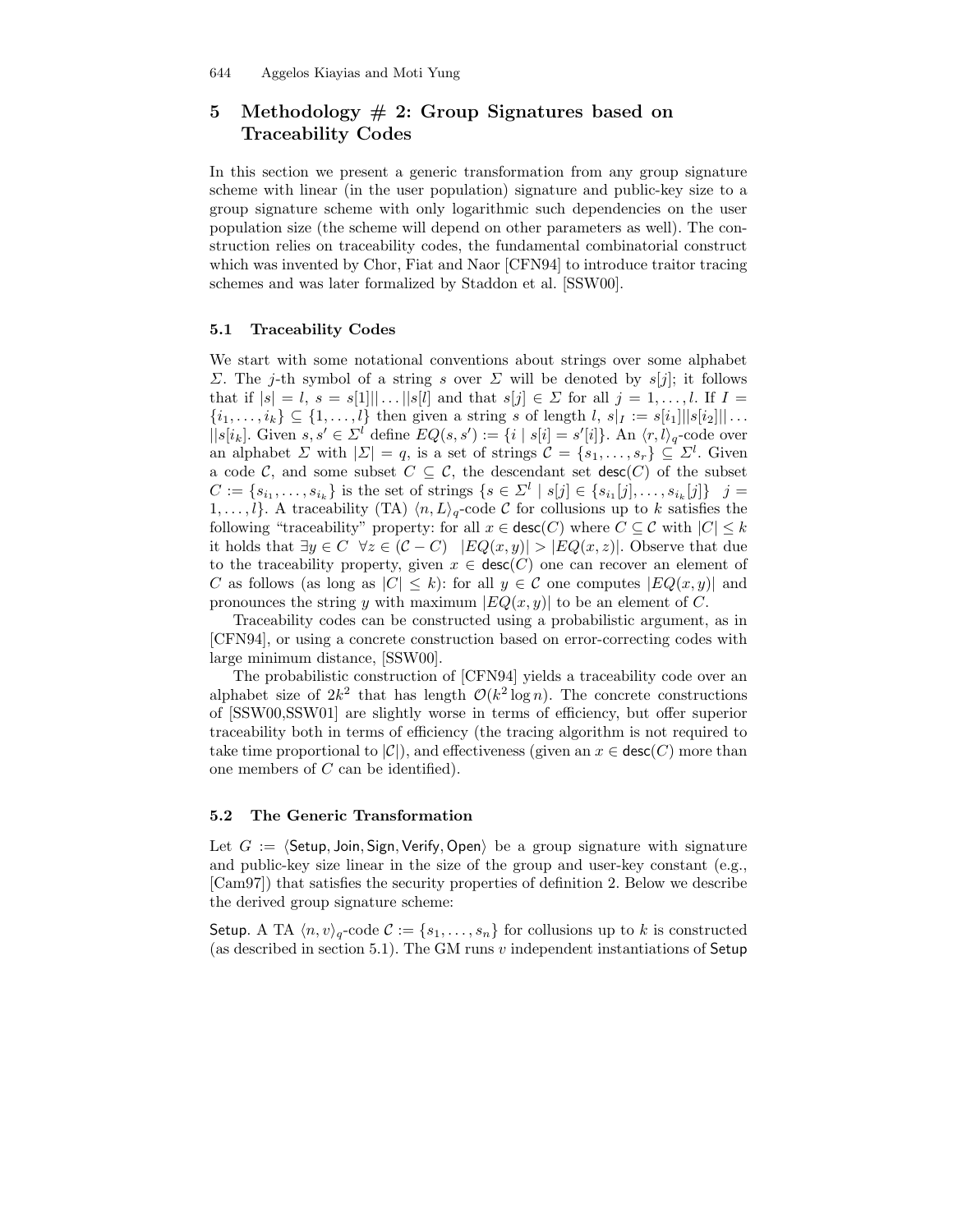to produce the public-keys  $\mathsf{pk}_1, \ldots, \mathsf{pk}_v$  and the corresponding secret-key information  $sk_1, \ldots, sk_v$ . Then the GM executes the Join protocol of the  $\ell$ -th instantiation of G, q times and records all keys (denoted by  $sk_{\ell,j}, j = 1, \ldots, q$ ). Observe that due to the properties of  $G$ , a signature for the  $\ell$ -th instantiation of  $G$  will have length  $q$ .

Join. The *i*-th user of the system is assigned the  $s_i$  codeword from the TA code (publicly), he privately obtains from the GM the secret-keys  $sk_{\ell,s_i[\ell]}$  for  $\ell = 1, \ldots, v.$ 

Sign. The *i*-th user signs a message by employing the signing algorithm Sign for each one of the  $v$  instantiations of  $G$  onto its sequence of signing keys  $\langle s k_{i,s_i[1]}, \ldots, s k_{i,s_i[v]}\rangle.$ 

Verify. The verification step requires the verification of each one of the underlying signatures (v executions of the Verify procedure of  $G$ , using the corresponding public-keys  $pk_1, \ldots, pk_v$ ).

Open. Given a signature  $\langle \sigma_1, \ldots, \sigma_v \rangle$ , the GM opens each signature using Open of G and reveals the key used:  $\mathsf{sk}_{\ell,a_{\ell}},$  where  $a_{\ell} \in \{1, \ldots, q\}, \ell = 1, \ldots, v$ . Comparing the recovered keys to the ones that were generated during  $Setup$ , the string  $a :=$  $a_1 \ldots a_v \in \{1, \ldots, q\}^v$  is formed. Observe now that due to the security properties of G, it follows easily that  $a \in \text{desc}(C)$  where C is the set of codewords assigned to the group of users that collaborated in forming the signature  $\langle \sigma_1, \ldots, \sigma_v \rangle$  (C is a singleton when users do not form malicious coalitions). Using the traceability property of  $\mathcal C$  it follows that at least one member of  $C$  can be identified.

**Theorem 3.** The derived group signature scheme based on the secure group signature G and a TA  $\langle n, v \rangle_q$ -code C for collusions up to k, satisfies the following properties:

- 1. it satisfies unforgeability.
- 2. it satisfies anonymity/unlinkability.
- 3. it satisfies coalition-resistance/traceability provided that at most k members cooperate to form a signature.
- 4. it has signature size  $\mathcal{O}(vq)$ , public-key size  $\mathcal{O}(vq)$ , and user-key size  $\mathcal{O}(v)$ .

Example. Using the probabilistic construction of [CFN94] in conjunction with the group signature of [Cam97], one obtains a group signature with public-key and signature size  $\mathcal{O}(k^4 \log n)$ , and user-key size  $\mathcal{O}(k^2 \log n)$ , with security based on the DDH over a group of prime order.

Adding Exculpability. Suppose that the underlying group signature scheme also satisfies exculpability (defined in section 4.6). Even though the resulting scheme cannot satisfy the same form of exculpability, we can achieve a threshold variant that depends on a set of servers  $S_1, \ldots, S_v$ .

The scheme is modified as follows: the GM executes the Join procedure of the  $\ell$ -instantiation of G with server  $S_{\ell}$ , q times. This step results in server  $S_{\ell}$ obtaining the signing keys  $sk_{\ell,1}, \ldots, sk_{\ell,q}$ , and the GM obtaining the commitments  $\text{com}_{\ell,1}, \ldots, \text{com}_{\ell,q}$ , which are signed by the GM and published. When a user wants to join the system he contacts all servers  $S_1, \ldots, S_v$  and obtains from server  $S_\ell$  the secret-key  $\mathsf{sk}_{\ell,s_i[\ell]}$  for  $\ell = 1,\ldots,v$  (in a private manner). The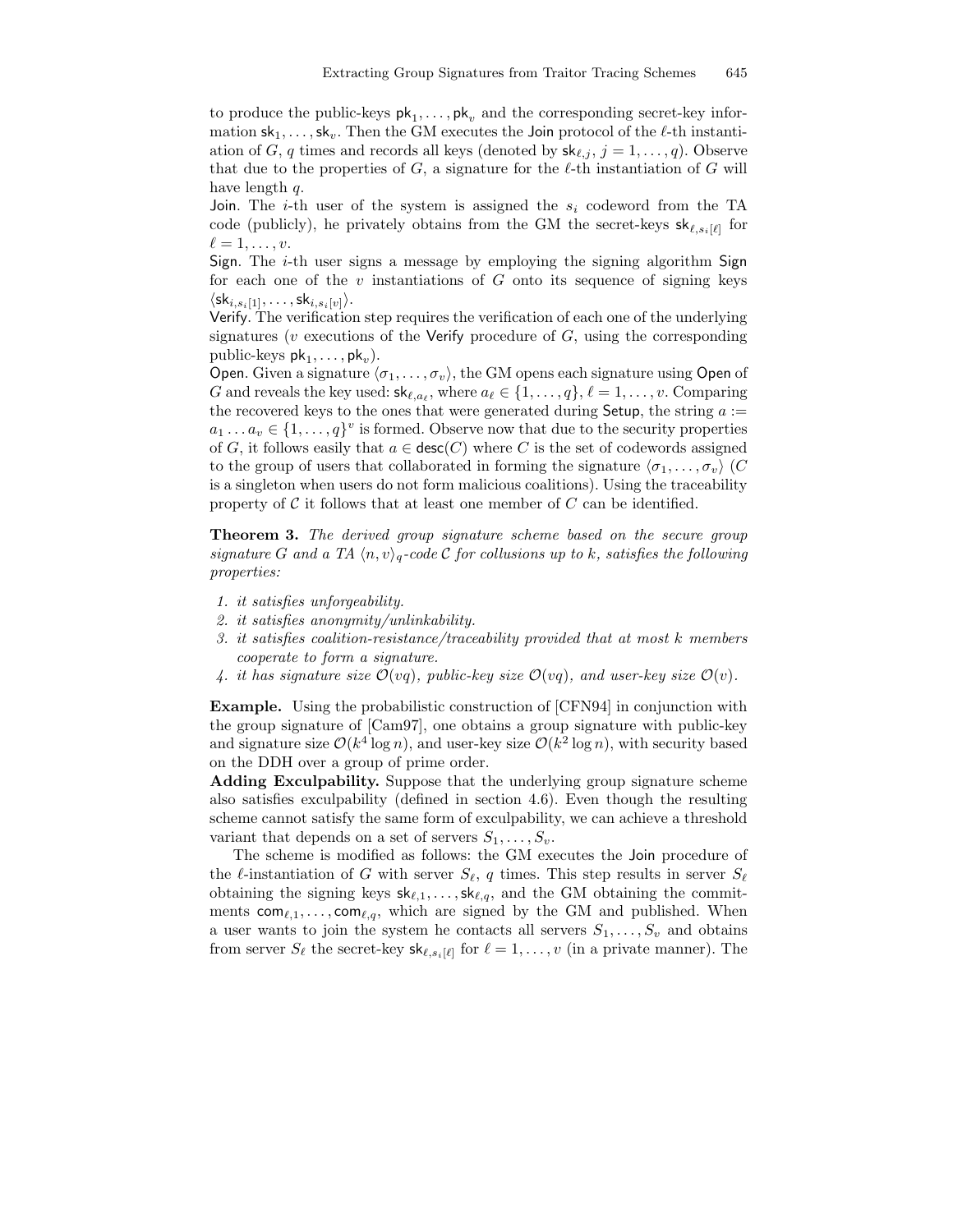scheme is otherwise as above. One can show that exculpability will be satisfied provided that at least one of the servers  $S_1, \ldots, S_v$  does not conspire to frame a user (since one server does not conspire it is impossible for the remaining malicious entities to generate any valid signature in the scheme above).

A subtlety of the above modification for achieving exculpability is that it assumes that  $S_1, \ldots, S_v$  honestly keep the correct correspondence between the published traceability code and the keys they provide to each user. This can be relaxed in a generic fashion by assuming that each server is replicated  $e$  times and each set of servers  $S_1^j, \ldots, S_v^j$ , for  $j = 1, \ldots, e$  executes an independent instantiation of the derived scheme (for the same traceability code). This method will increase the efficiency measures of the scheme by a factor  $e$ . In this setting we only need to assume that the dishonest sets of servers are below  $e/2$ . More details will be given in the full version.

# References

- [ACJT00] Giuseppe Ateniese, Jan Camenisch, Marc Joye and Gene Tsudik, A Practical and Provably Secure Coalition-Resistant Group Signature Scheme, In Mihir Bellare (Ed.): Advances in Cryptology - CRYPTO 2000, 20th Annual International Cryptology Conference, Santa Barbara, CA, USA, August 20-24, 2000, LNCS 1880, Springer 2000, pp. 255–270.
- [AT99] Giuseppe Ateniese and Gene Tsudik, Some Open Issues and New Directions in Group Signatures, In Matthew K. Franklin (Ed.): Financial Cryptography, Third International Conference, Springer LNCS Vol. 1648, pp. 196–211.
- [BF99] Dan Boneh and Matthew Franklin, An Efficient Public Key Traitor Tracing Scheme, In Michael J. Wiener (Ed.): Advances in Cryptology - CRYPTO '99, 19th Annual International Cryptology Conference, Santa Barbara, CA, USA, August 15-19, 1999, LNCS 1666, Springer 1999, pp. 338–353.
- [Cam97] Jan Camenisch, Efficient and Generalized Group Signatures, In Walter Fumy (Ed.): Advances in Cryptology - EUROCRYPT '97, Konstanz, Germany, May 11-15, 1997, LNCS 1233, Springer 1997, pp. 465–479.
- [CD00] Jan Camenisch and Ivan Dåmgard, Verifiable Encryption, Group Encryption and their Applications to Group Signatures, and Signature Sharing Schemes, In Tatsuaki Okamoto (Ed.): Advances in Cryptology - ASIACRYPT 2000, Kyoto, Japan, December 3-7, 2000, LNCS 1976, Springer 2000, pp. 331-345.
- [CL01] Jan Camenisch and Anna Lysyanskaya, An Identity Escrow Scheme with Appointed Verifiers, In Joe Kilian (Ed.): Advances in Cryptology - CRYPTO 2001, 21st Annual International Cryptology Conference, Santa Barbara, CA, USA, August 19-23, 2001, LNCS 2139, Springer 2001, pp. 388-407.
- [CM99] Jan Camenisch and Markus Michels, Separability and Efficiency for Generic Group Signature Schemes, In Michael J. Wiener (Ed.): Advances in Cryptology - CRYPTO '99, 19th Annual International Cryptology Conference, Santa Barbara, CA, USA, August 15-19, 1999, LNCS 1666, Springer 1999, pp. 413–430.
- [CS97] Jan Camenisch and Markus Stadler, Efficient Group Signature Schemes for Large Groups (Extended Abstract), In Burton S. Kaliski Jr. (Ed.): Advances in Cryptology - CRYPTO '97, 17th Annual International Cryptology Conference, Santa Barbara, CA, USA, August 17-21, 1997, LNCS 1294, Springer 1997, pp. 410–424.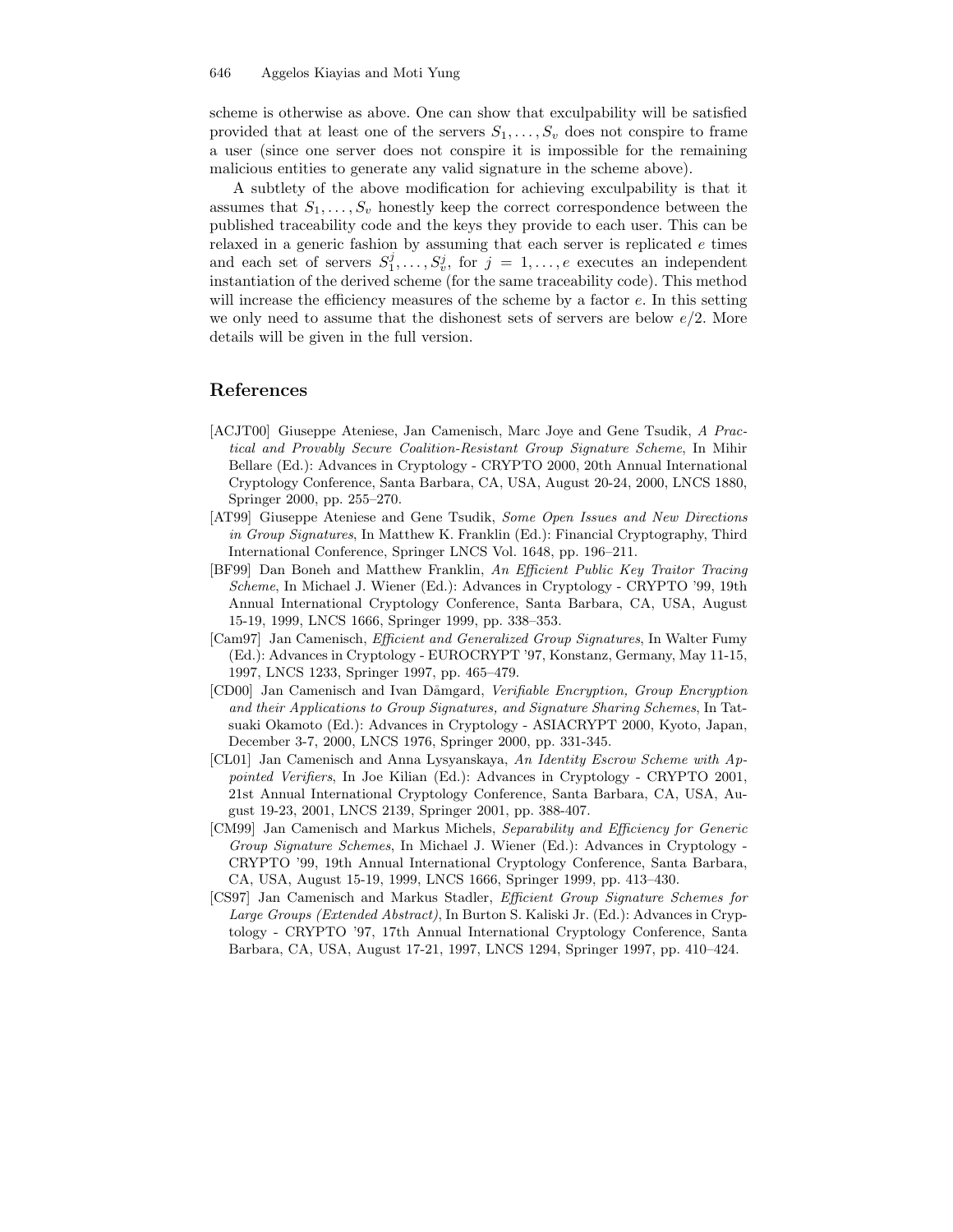- [CH91] David Chaum and Eugene van Heyst, Group Signatures, In Donald W. Davies (Ed.): Advances in Cryptology - EUROCRYPT '91, Brighton, UK, April 8-11, 1991, LNCS 547, Springer 1991,pp. 257-265.
- [CP95] Lidong Chen and Torben P. Pedersen, On the Efficiency of Group Signatures Providing Information-Theoretic Anonymity, In Louis C. Guillou, Jean-Jacques Quisquater (Eds.): Advances in Cryptology - EUROCRYPT '95, Saint-Malo, France, May 21-25, 1995, LNCS 921, Springer 1995, pp. 39-49.
- [CFN94] Benny Chor, Amos Fiat, and Moni Naor, Tracing Traitors, In Yvo Desmedt (Ed.): Advances in Cryptology - CRYPTO '94, 14th Annual International Cryptology Conference, Santa Barbara, CA, USA, August 21-25, 1994, LNCS 839, Springer 1994, pp. 257–270.
- [CFNP00] Benny Chor, Amos Fiat, Moni Naor, and Benny Pinkas, Tracing Traitors, IEEE Transactions on Information Theory, Vol. 46, no. 3, pp. 893-910, 2000.
- [DH76] Whitfield Diffie and Martin Hellman, New Directions in Cryptography, IEEE Transactions on Information Theory IT-22 (6): pp. 644–654, 1976.
- [DF02] Yevgeniy Dodis and Nelly Fazio, Public Key Broadcast Encryption for Stateless Receivers, 2002 ACM Workshop on Security and Privacy in Digital Rights Management, to appear in Springer LNCS, 2003.
- [DF03] Yevgeniy Dodis and Nelly Fazio, Public Key Trace and Revoke Scheme Secure against Adaptive Chosen Ciphertext Attack, In Yvo Desmedt (Ed.): Public Key Cryptography - PKC 2003, 6th International Workshop on Theory and Practice in Public Key Cryptography, Miami, FL, USA, January 6-8, 2003, LNCS 2567, Springer 2002, pp. 100–115.
- [FS87] Amos Fiat and Adi Shamir, How to Prove Yourself: Practical Solutions to Identification and Signature Problems, In Andrew M. Odlyzko (Ed.): Advances in Cryptology - CRYPTO '86, Santa Barbara, CA, USA, 1986, LNCS 263, Springer 1987, pp. 186-194.
- [FT99] Amos Fiat and T. Tassa, Dynamic Traitor Tracing, In Michael J. Wiener (Ed.): Advances in Cryptology - CRYPTO '99, 19th Annual International Cryptology Conference, Santa Barbara, CA, USA, August 15-19, 1999, LNCS 1666, Springer 1999, pp. 354–371.
- [GSY99] Eli Gafni, Jessica Staddon and Yiqun Lisa Yin, Efficient Methods for Integrating Traceability and Broadcast Encryption, In Michael J. Wiener (Ed.): Advances in Cryptology - CRYPTO '99, 19th Annual International Cryptology Conference, Santa Barbara, CA, USA, August 15-19, 1999, LNCS 1666, Springer 1999, pp. 372- 387.
- [GSW00] Juan A. Garay, Jessica Staddon, and Avishai Wool, Long-Lived Broadcast Encryption, In Mihir Bellare (Ed.): Advances in Cryptology - CRYPTO 2000, 20th Annual International Cryptology Conference, Santa Barbara, CA, USA, August 20-24, 2000, LNCS 1880, Springer 2000, pp. 333–352.
- [KY01] Aggelos Kiayias and Moti Yung, Self Protecting Pirates and Black-Box Traitor Tracing, In Joe Kilian (Ed.): Advances in Cryptology - CRYPTO 2001, 21st Annual International Cryptology Conference, Santa Barbara, CA, USA, August 19-23, 2001, LNCS 2139 Springer 2001, pp. 63–79.
- [KY02a] Aggelos Kiayias and Moti Yung, Traitor Tracing with Constant Transmission Rate, In Lars R. Knudsen (Ed.): Advances in Cryptology - EUROCRYPT 2002, Amsterdam, The Netherlands, April 28 - May 2, 2002, LNCS 2332, Springer 2002, pp. 450–465.
- [KY02b] Aggelos Kiayias and Moti Yung, Breaking and Repairing Asymmetric Public-Key Traitor Tracing, 2002 ACM Workshop on Digital Rights Management, to appear in Springer LNCS, 2003.